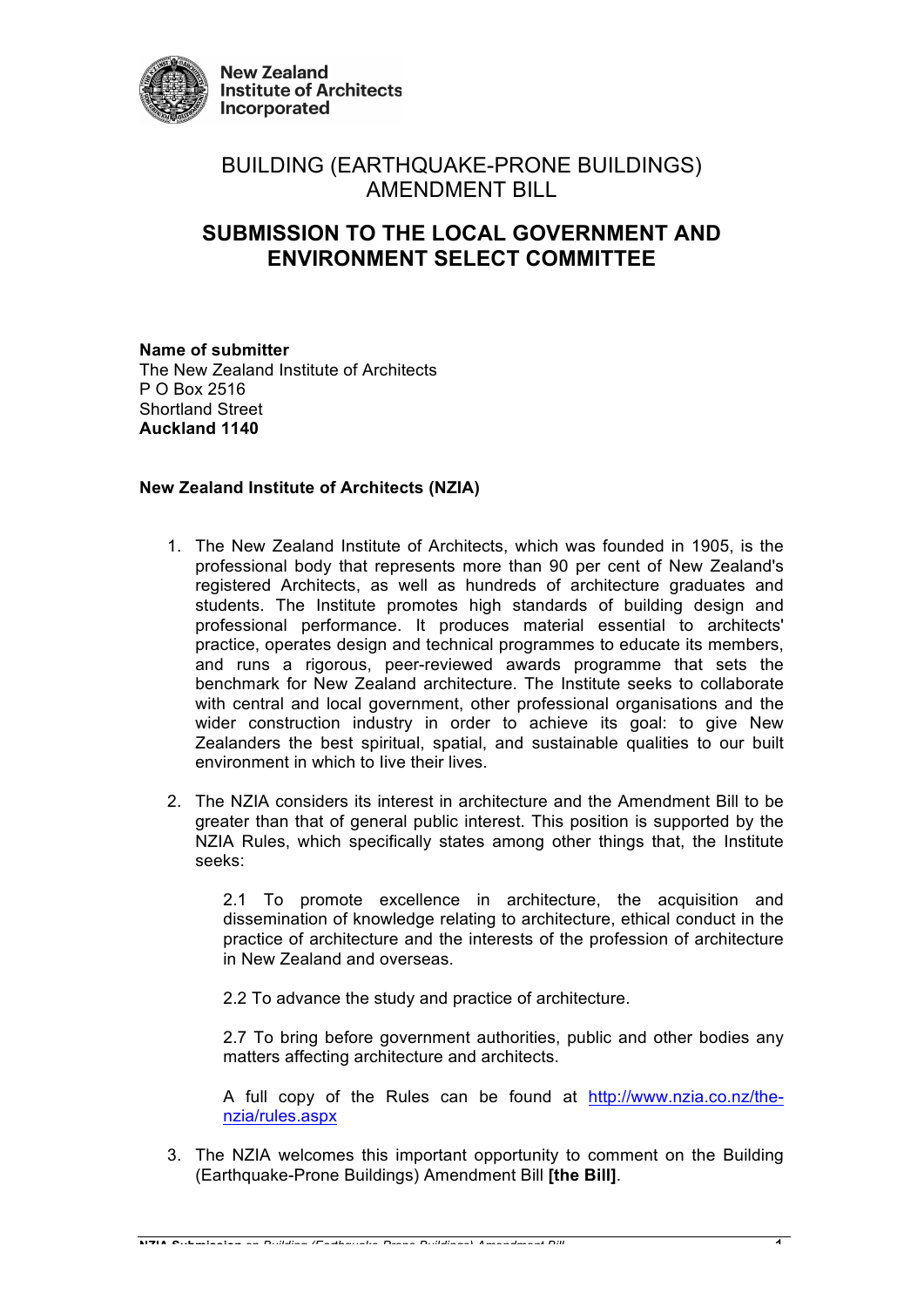

4. The NZIA is keen to assist and discuss the content of this submission further with Government and officials, particularly the detail of supporting regulation and guidance provided to industry professionals, building owners and the public. Whilst the Institute is supportive of the Government's overall intention to address weaknesses in New Zealand's earthquake-prone building stock we have concerns with the proposed regulatory regime, its workability in practice and the costs and benefits of implementation.

## **NZIA submission – general comments**

- 5. This submission has been prepared by the NZIA Resilience Working Group (RWG) whose role is to provide the NZIA with review, reflection, critique and guidance in respect of policy, regulatory and operational setting and practices that are of relevance to the design community involved with the building and construction sector.
- 6. There is a significant role for Architects in the delivery of pragmatic and affordable earthquake prone building solutions. The Institute and its members look forward to working with Government, engineers and TLAs on this issue and the detailed guidance and advice to be developed.
- 7. The NZIA considers there there are a number of issues with the Bill that require resolution or refinement in order to ensure that it is practicable and aligned with other relevant legislation such as the *Health and Safety Reform Bill*, *Employment Relations Act 2000* and the *Resource Management Act 1991*. It is important that the Bill provides consistency across other legislation and hierarchial interrelationships are clear.
- 8. Whilst supportive of the proposed changes that seek to improve the nation's building stock, the NZIA is primarily concerned with the Bill in regard to:
	- the evidence supporting the legislative provisions being a broad catch all rather than a risk-based framework, focusing on high risk buildings and/or dangerous features of buildings. NZIA understands that IPENZ has previously recommended to the Ministry of Business Innovation and Employment (MBIE) a risk based approach to the regulatory environment. The Institute is supportive of the development of risk based approach.
	- the ease and consistent implementation of the provisions by the professionals involved (e.g. Building Consent Authorities).
	- the availability of engineering resources to undertake the prescribed assessments.
	- the affordability to building owners and local communities.
	- the potential for significant effects on the nation's heritage.
	- the relaxing of a key part (section 112) of the Building Act, when other financial options are available from Government to assist owners in carrying out improvements.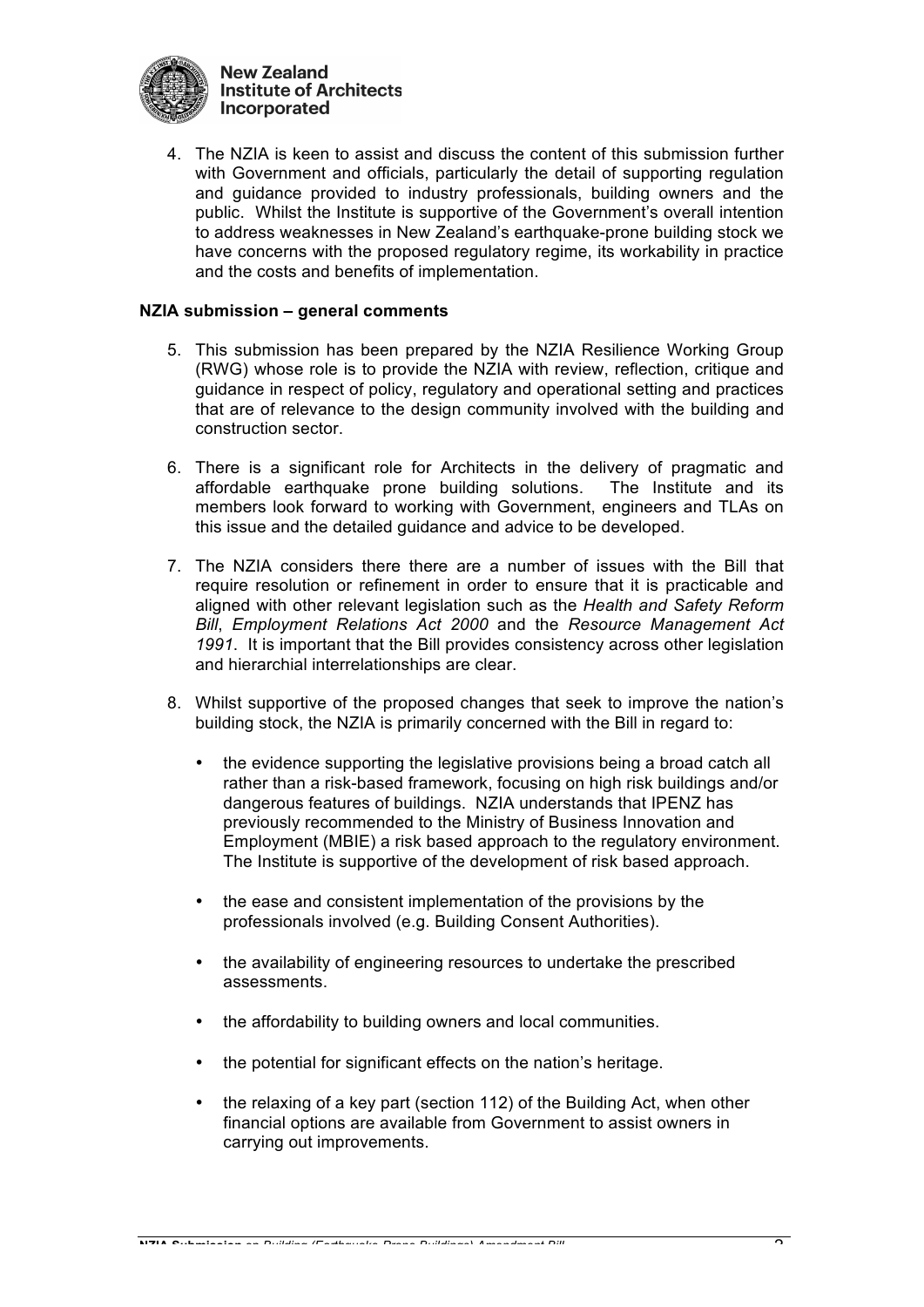

- 9. At a general level, the NZIA does not consider the Bill able to achieve the following outcomes:
	- a) Enable or promote the sustainable management of resources or achieve the purpose of the RMA. The Bill requires alignment with the RMA 1991 to enable the social, economic and cultural well-being of the people of New Zealand; and
	- b) Provide clarity on whether "life safety" under the Building Act 2004 (and/or the Health and Safety Reform Bill or Employment Relations Act 2000) takes precedence in law, or whether preserving historic heritage under the Historic Places Act 1993 and the RMA 1991 for future generations takes precedence. At present there is no clarity for local government, the New Zealand public, or professional consultants on balancing the priorities and the interrelationships. The NZIA considers the outcomes, unworkable in law, as they seek remediation which in many instances cannot be funded by a party but also enable that party to be prosecuted or bankrupted due to the inability to fund the remediation.
	- c) Currently the RMA 1991 and Historic Places Act 1993 oblige owners to fund the majority of costs to preserve New Zealand's significant heritage largely for the benefit of the public and local communities. Acknowledging that many historic buildings around New Zealand are earthquake prone, means that the private landowner is often funding public good outcomes and consequentially having their private proprtery rights restricted.
	- d) The goal of seismic rehabilitation is not clearly stated. The goal must include, above all protecting human life in future earthquakes, protecting property, investment, lengthening a building's usable life, reducing demands on post-earthquake search and rescue resources, protecting historic structures, shortening business interruption time, maintaining inventories and customers of those businesses and reducing relocation needs and demands.
	- e) Achieving an appropriate balance between life, safety and affordability is complex and has far reaching effect on both local, regional and national economies.
- 10. The NZIA welcomes outcomes under the Building (Earthquake-Prone Buildings) Amendment Bill which provide clear policy direction, pragmatic implementation and a priority on areas of identified risk. In its current form the Bill is considered to be an unaffordable regulatory regime, with signficant information limitations. The NZIA would strongly advocate for the legislative response to be built upon improved seismic information of New Zealand's multi-storey building stock and be risk based focusing on high risk buildings and dangerous building features.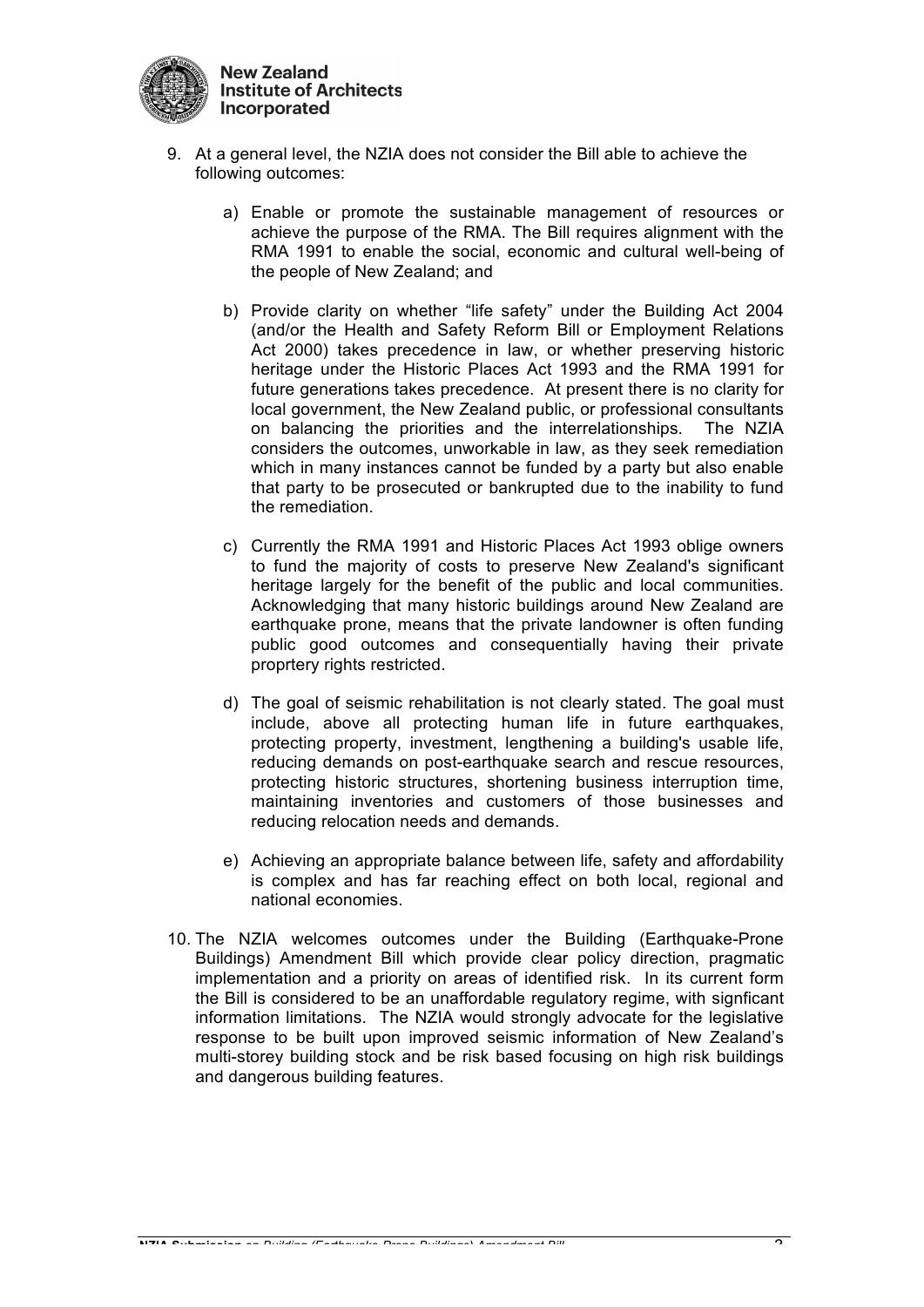

## **Definition of 'earthquake prone'**

- 11. The definition of what constitutes 'Earthquake Prone' is arbitrary and potentially misleading to the general public. A building that is not considered earthquake prone can still pose a significant hazard in an earthquake. The word 'prone' indicates to much of the public, that the building is either safe or unsafe, whereas this is not the case.
- 12. The most important issue to address is 'earthquake risk' and those buildings and/or features of of buildings which are identified as high risk. It is the Institute's view that the the critical definitions are that of 'earthquake risk' and 'high risk buildings' and 'high risk building features'.

## **Recognition of non-structural elements**

- 13. There are no clear or currently adopted rules around non-structural elements (eg glass facades) that are potentially equally life threatening in seismic events. The Bill includes non-structural elements under the loose definition of it applying to parts of buildings as well as whole buildings.
- 14. The Institute would strongly support the development of clear industry guidance on the risk assessment of non-structural elements.

### **Effect of multiple strengthening requirements**

15. The Bill fails to consider the many building owners whom have recently (starting in the '70's and '80's to the change in code) strengthened their buildings to the full or partial extent of previous seismic codes and now find themselves facing another round of strengthening before the previous one has paid itself off. There is no guarantee that, if they strengthen their building to this code, they won't be asked to do the same again in another 10 or 20 years when further information emerges around better ways of determining what will and won't work in an earthquake event.

#### **Impact on commercial rental rates**

16. The Bill could potentially result in a combination of less available commercial rentable space and where buildings have been strengthened, more expensive rental space. This is coupled with a rise in new build commercial rentals (especially in Christchurch) driven by expensive structural changes in foundation and structure design. As a concequence, this will increase the average rental prices significantly, putting inflationary pressures on business and the community.

#### **Definition of "strengthening work" and "building improvements"**

17. The NZIA believes the Bill in its current form will create a number of 'grey areas' in regard to interpretations and implementation. The continual argument will be, 'when does structural strengthening work stop and building improvements begin'. For example, you need to remove the roof to insert the new structural steel - what an opportune time to replace the roofing/asbestos lined ceiling that's been damaged during the building work.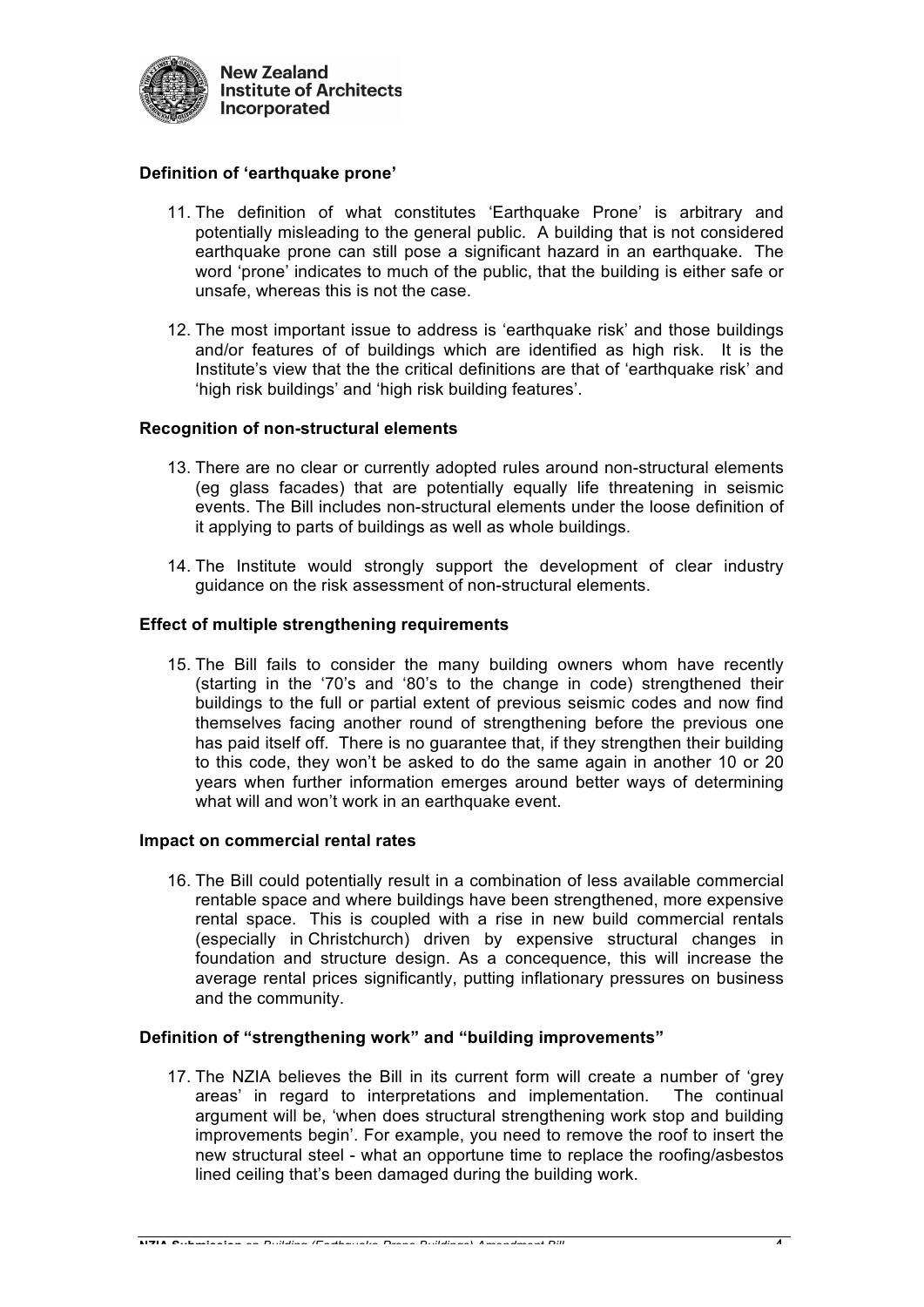

How would the TAs interpret this - 'new building work' or 'structural strengthening'? As currently drafted, if it was 'new building work, then the provisions of section 112 of the Building Act would also be triggered (eg. access/fire, etc.).

## **Seismic Assessment**

**Should local authorities be required to assess the seismic capacity of all buildings covered by the earthquake-prone building system in their areas, and to issue seismic capacity ratings to owners?** 

- 18. A national database of assessed buildings should be established by Central Government. All existing available Initial Engeering Procedures **[IEPs]** or (preferably) Detailed Seismic Assessments **[DSAs]** by IPENZ Structural Engineers should be lodged in the database by Local Council's from building consents as they are issued.
- 19. Central Government legislation could be used to mandate Engineers to provide all IEP's undertaken on any property to the Local Council to be lodged on the database. In this way, privately funded IEPs are captured in the one system. Additionally, this would ensure that the IEPs and Detailed Seismic Assessments undertaken in the private sector would be entered in the database and recorded for future generations.
- 20. This in turn would serve to reduce Territorial Authority costs (ratepayer costs) in assessing buildings unnecessarily and provide a degree of certainty to the public. Central Government should provide a "single" nationwide assessment standard so that seismic assessment are consistent for the information obtained in respect to such assessments.
- 21. TAs undertaking a "Seismic Assessment" including an "evaluation of building plans, location and easily observable characteristics". This assumes the building is constructed as is described in the Council Property File documentation and drawings (alterations predating the Building Act 2004 are often not recorded); the critical details are not easily observable. TAs have typically undertaken assessments which are less "scientific" than IEPs undertaken by structural engineers, and these IEPs importantly measure buildings as a percentage of New Building Standards **[%NBS]**, but are not robust assessments of seismic resilience, but more accurately are indicators of those buildings warranting more detailed structural analysis.
- 22. Building stock seismically below the 100% NBS may include any structure built prior to 2008. Typically any building built between 1976 and 2008 may fall in the 70-80% range, but it is not uncommon for buildings of this period to fall below 67% NBS and some will be less than 33% NBS. The NZIA would strongly encourage Government to engage with NZIA, IPENZ/Society of Earthquake Engineers and Heritage New Zealand to develop an improved appreciation of the seismic risks that exist for heritage buildings or pre -1976 structures as well as contemporary structures.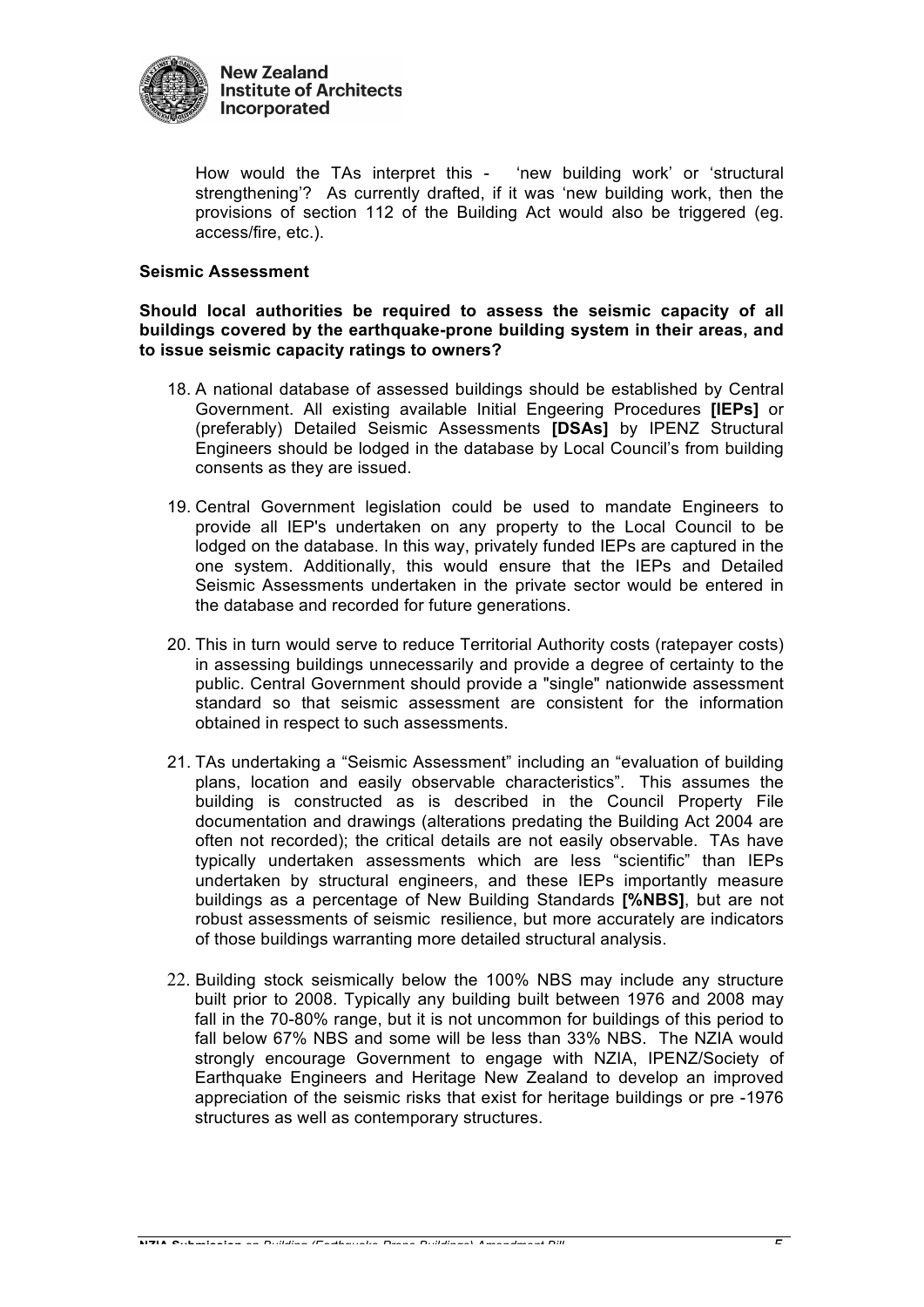

## **Seismic Assessment & Heritage Buildings**

- 23. Many of the Earthquake Prone Buildings may have heritage values which are not currently formally recognised, but may warrant protection. The Heritage Buildings are defined (and their alterations are controlled) under a range of associated legislation including, but not limited to:
	- Any building within any proposal to register, or registered place, historic area, wahi tapu or wahi tapu area under the Historic Places Act 1993.
	- Any building or structure contained in the heritage register of a District Plan.
	- Any heritage building or Actively Managed Historic Place listed in an Historic Resources Strategy or Conservation Management Strategy and Conservation Management Plan prepared under the Conservation Act 1987.
	- Any heritage building listed in a reserve management plan prepared under the Reserves Act 1977.
	- Any building established by the Maori Land Court under Te Turi Whenua Maori Land Act 1993 for historic and cultural purposes.
	- Any building of importance to tangata whenua listed in an Iwi Management Plan
	- Any structures or buildings associated with an historic cemetery or memorial.
	- Any building managed for heritage purposes by agencies such as New Zealand Historic Places Trust, Ministry of Culture and Heritage, Department of Conservation or Local Authorities.
	- Any building that is subject to a heritage order, heritage covenant or other protective covenant.
	- Any building associated with human occupation before 1900 may be defined as an Archaeological site in accordance with Section 2 of the HPA 1993.
- 24. In regard to exemptions for buildings listed as Category 1 places on the register of historic places administered by the Heritage New Zealand the following comments are offerred. The RMA has shifted the obligation for the recognition and protection of heritage from Heritage New Zealand to the responsiblity TAs. Accordingly, the exemption afforded Heritage New Zealand Category 1 places is misplaced and should instead be linked to all Heritage Building-related legislation (above) and be consistent with Health and Safety Reform Bill and Employment Relations Act 2000 legislation.